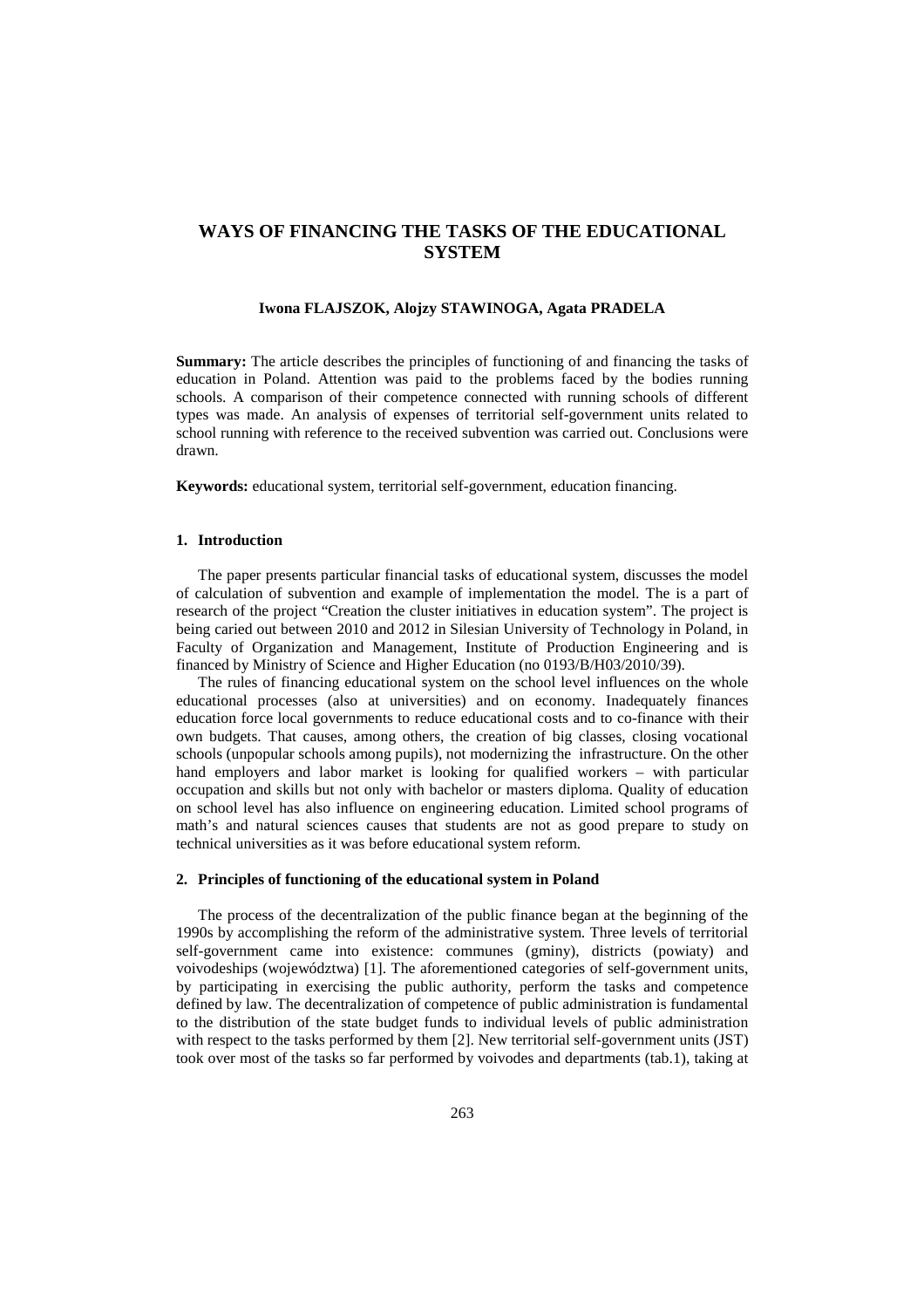the same time responsibility "for financial security of an important sphere of public services, that is education" [3].

| Type of<br>school<br><b>JST</b> | Preschools                                                    | Primary and lower<br>secondary schools | Upper secondary<br>schools                                                     | establishments<br>Public teacher<br>training | Experimental<br>schools | Other                                                                                                                                                                                                                                                                                                                                                                 |
|---------------------------------|---------------------------------------------------------------|----------------------------------------|--------------------------------------------------------------------------------|----------------------------------------------|-------------------------|-----------------------------------------------------------------------------------------------------------------------------------------------------------------------------------------------------------------------------------------------------------------------------------------------------------------------------------------------------------------------|
| Commune                         | public<br>$\bullet$<br>with<br>integration classes<br>special |                                        |                                                                                |                                              |                         |                                                                                                                                                                                                                                                                                                                                                                       |
| District                        |                                                               | -public<br>-special                    | -public with<br>integration classes<br>-sports, sports<br>championship<br>-art |                                              |                         | <b>Institutions:</b><br>-educational<br>and pedagogical<br>-of after-school<br>work<br>-of lifelong<br>learning<br>-psychological<br>and pedagogical<br>rehabilitation<br>counseling<br>service<br>-specialist<br>counseling<br>service<br>-adoption and<br>care centers<br>-centers<br>supporting<br>alternative<br>forms of family<br>upbringing<br>institutions of |
| Voivodeship                     |                                                               | schools of regional<br>significance    |                                                                                |                                              |                         | regional<br>significance                                                                                                                                                                                                                                                                                                                                              |
| Department of<br>education      |                                                               | specialist                             |                                                                                |                                              |                         |                                                                                                                                                                                                                                                                                                                                                                       |

Tab. 1. Competence connected with establishing and running educational units (own study)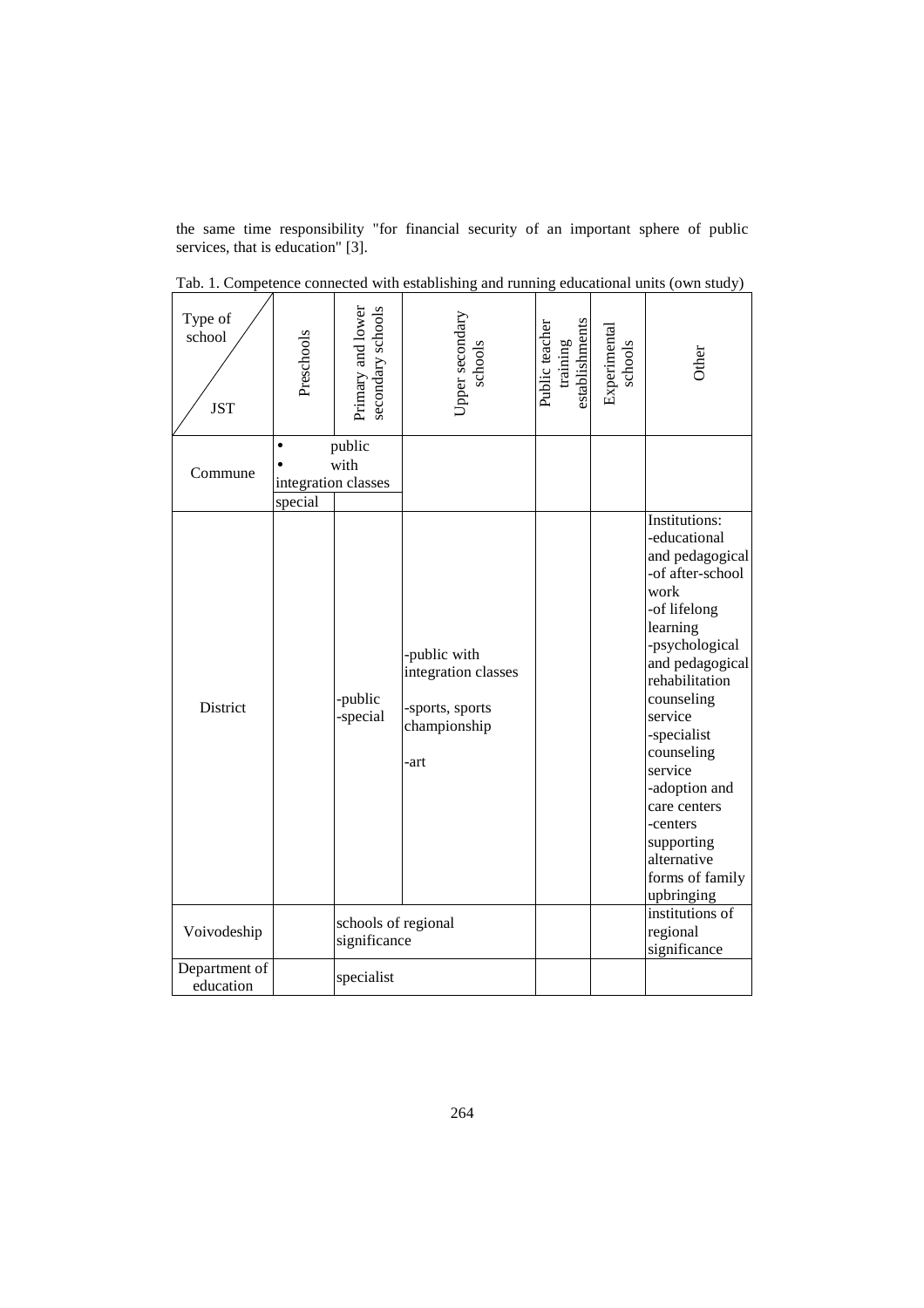#### **3. Financing education from the state budget**

Together with changes in the structure of the educational system new principles of financing schools by territorial self-government units (JST) were introduced on 1 January 2000; the principles are based on a uniform system of division of educational subvention allotted to tasks performed by primary schools, lower secondary schools and upper secondary schools. Every year in the budget act the Minister of Finance establishes, according to art. 28 of the act on revenues of territorial self-government units, the so-called total amount of the educational part of the general subvention [4]. In 2008 it amounted to 30-910-553 zloty, in 2009 the amount of the educational part of the general subvention increased compared to 2008 in nominal terms by 8.1% and amounted to 33-399-798 zloty, whereas in 2010 it increased by 4.8% in comparison to the previous year, reaching 35-009-865 zloty (tab. 2).

The annually established total amount of the educational general subvention, taking into account the correction by the amount of other expenses due to the change in scope and structure of the educational tasks performed by JST, shall not be smaller than the amount approved in the previous year (called the base year) [5]. An example is the increase of the educational subvention in 2010 that takes into consideration:

- teachers' pay rise from 2009,
- − changes in the levels of teachers' promotion,
- planned rise in average remunerations of teachers mentioned in art. 30 of the KN act [6],
- − 7% rise in a base amount for teachers from 1 September 2010,
- − cost of remunerations of teachers involved in conducting the oral part of the Matura examination,
- financial implications associated with the implementation of free learning of the Polish language for people subject to compulsory education who do not know the Polish language (or who know it to an extent insufficient to participate in education) [7].

|                | Amount of the educational<br>subvention | Percentage growth rate           |  |  |
|----------------|-----------------------------------------|----------------------------------|--|--|
| Financial year | (in thousands of zlotys)                | compared to the<br>previous year |  |  |
|                |                                         |                                  |  |  |
| 2010           | 35 009 865                              | 4.8                              |  |  |
| 2009           | 33 399 798                              | 8.1                              |  |  |
| 2008           | 30 910 553                              | 9.6                              |  |  |
| 2007           | 28 204 949                              | 5.6                              |  |  |
| 2006           | 26 663 243                              | 2.9                              |  |  |
| 2005           | 25 917 111                              | 3.3                              |  |  |
| 2004           | 25 082 854                              | 9.0                              |  |  |

Tab. 2. The amount of the educational part of the general subvention (own study on the base given MEN)

Established by the Ministry of Finance amount of the part of the general subvention, before dividing it between self-government bodies, is reduced by an amount of the socalled educational reserve which in the previous three years developed as follows: in 2010 it constituted 0.6% of the general amount of the subvention, in 2009 - 0.25%, whereas in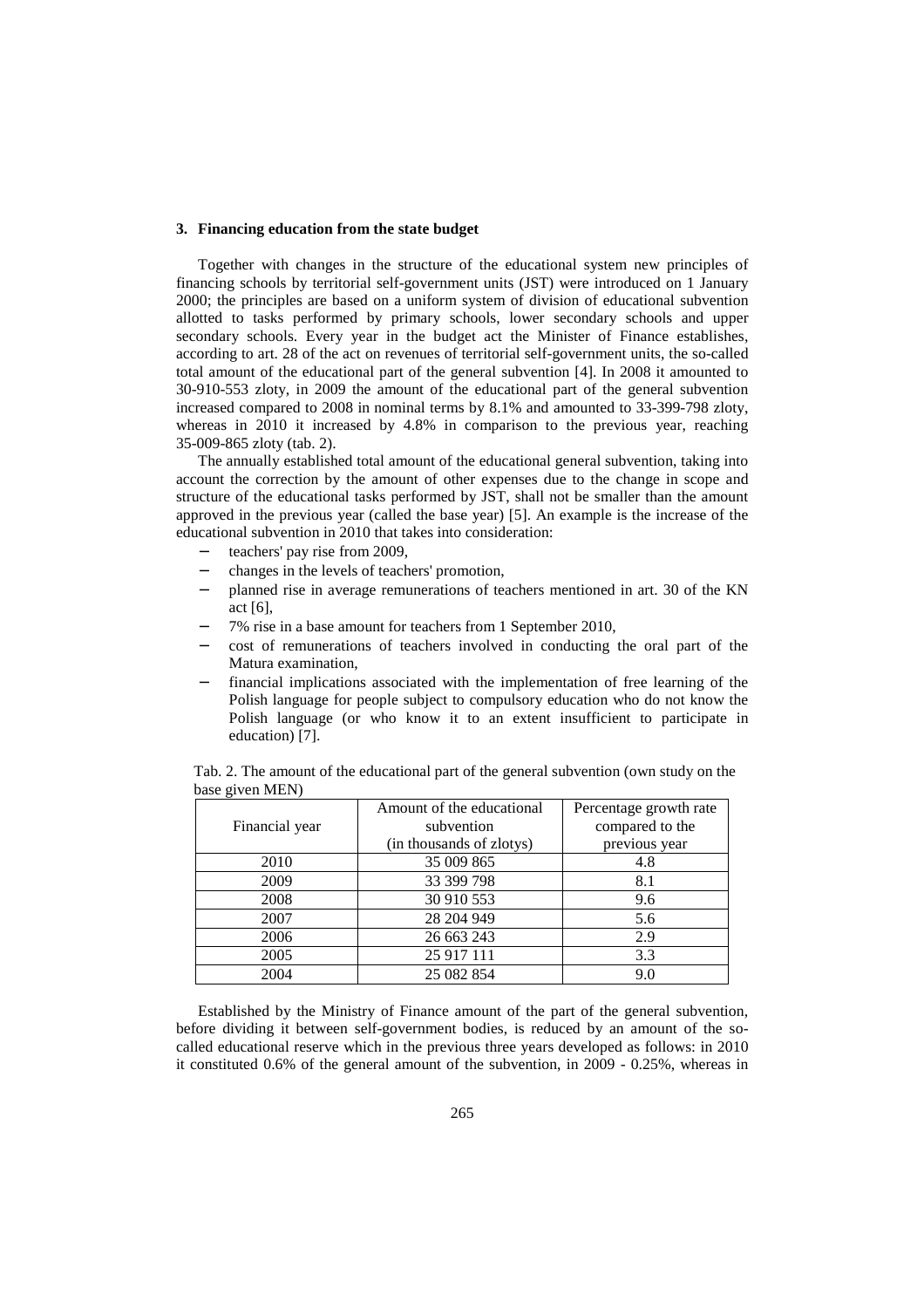2008, just as in 2010, it constituted 0.6% of the general amount of the subvention. The disposer of the reserve of the educational part of the general subvention is an appropriate minister, among others, of finances who, before allocating the reserve, consults an appropriate minister, among others, of education and upbringing, as well as the representatives of the territorial self-government units [4]. The division of the general amount of the educational subvention (reduced by the amount of the educational reserve) between individual JSTs in the previous three years was carried out according to the following principle: communes received 59.8% of the amount of the subvention, districts - 38.2%, and self-government bodies of voivodeships - 2%. The amounts of the subvention are presented in tab. 3.

Tab. 3. Educational general subvention (own study on the basis of writing systems MEN Nr DE-III-JJ-337-14/09; Nr DKOW-WJST-33-337-6/10)

| Territorial self-government unit         | Subvention amount (in thousands of zlotys) |            |            |  |
|------------------------------------------|--------------------------------------------|------------|------------|--|
|                                          | 2010                                       | 2009       | 2008       |  |
| communes                                 | 20 811 217                                 | 19 860 178 | 18 509 304 |  |
| districts                                | 13 306 999                                 | 12 684 437 | 11 605 780 |  |
| self-government bodies of<br>voivodeship | 681 588                                    | 654 782    | 610 004    |  |
| Total subvention:                        | 34 799 804                                 | 33 199 397 | 30 725 088 |  |

### **4. Algorithm of calculating the educational subvention**

The final amounts of the educational general subvention (SO) for individual territorial self-government units are determined annually on the basis of the algorithm of the division of the educational subvention [8] and depend on the scope and structure of the performed tasks measured with the number of pupils and taking into consideration the levels of teachers' promotion. In the algorithm of the division of the subvention (1) the following amounts are taken into consideration: the base amount of the subvention (SOA) calculated according to the financial standard A of the division of the educational part of the subvention, supplementary amount (SOB) of P scales increasing the standard A for the implementation of the educational tasks and the amount for the implementation of the afterschool tasks (SOC). The algorithm establishing the total amount of the educational part of the general subvention for territorial self-government units:

$$
SO = \sum_{i=1}^{n} SO_i = \sum_{i=1}^{n} (SOA_i + SOB_i + SOC_i)
$$
 (1)

The SOA base amount of the educational part of the subvention is established for individual territorial self-government units running or subsidizing schools according to the algorithm (2):

$$
SOA = \sum_{i=1}^{n} SOA_{i} = \sum_{i=1}^{n} (A \ast U_{r,i})
$$
 (2)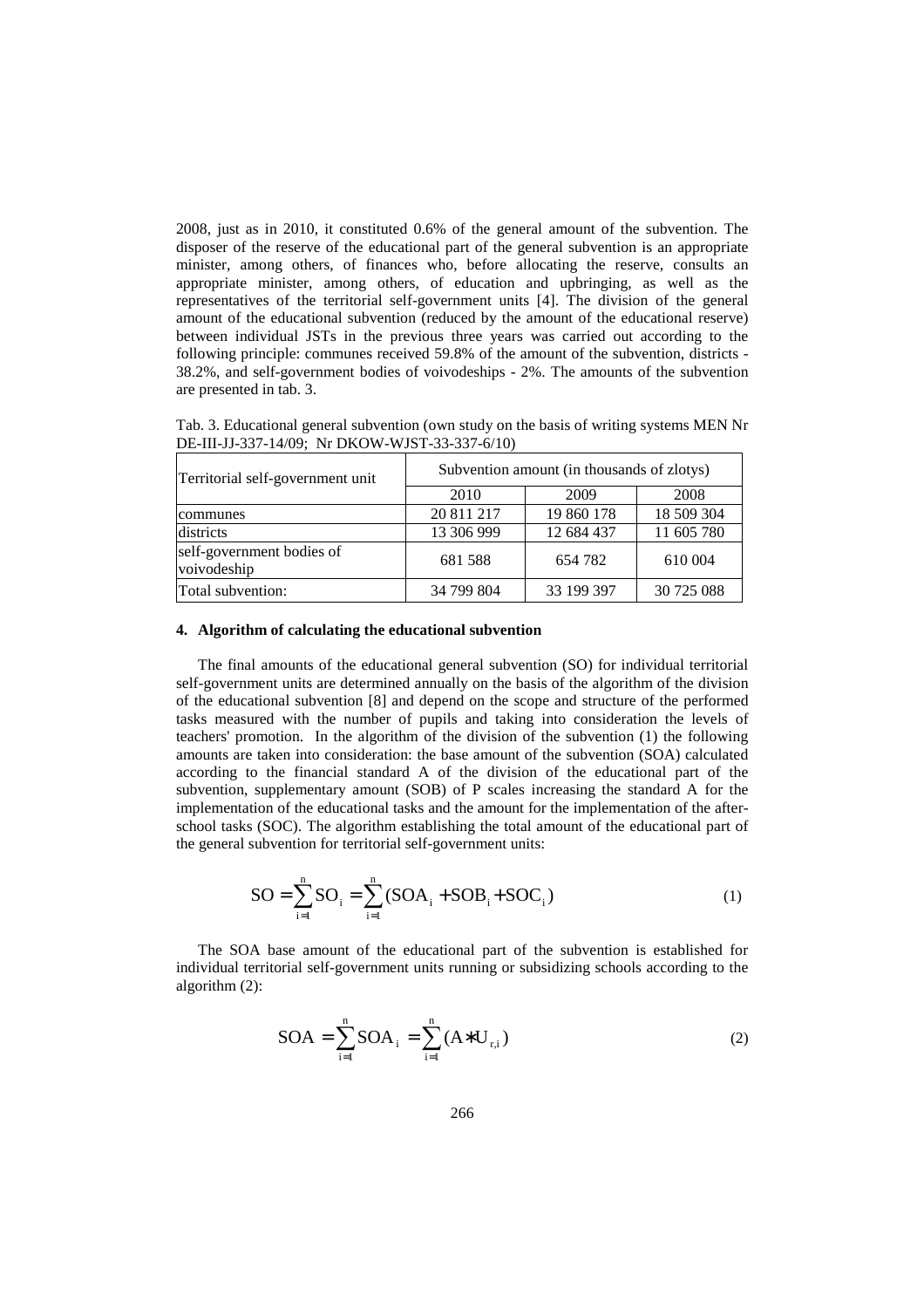where: Ur,i - stands for the statistical number of pupils established on the basis of the reports prepared by GUS (Central Statistical Office) for the base school year preceding the financial year.

The SOB supplementary amount of the educational part of the subvention is established for individual territorial self-government units running or subsidizing schools according to the algorithm (3):

$$
SOB = \sum_{i=1}^{n} SOB_i = \sum_{i=1}^{n} (A * U_{u,i})
$$
 (3)

where: Uu,i is the supplementary number of pupils in the base school year preceding the financial year in the scope of educational tasks, calculated according to the algorithm:  $Uu$ , $i = P_1 x N_{1,i} + P_2 x N_{2,i} + ... + P_{23} x N_{23,i}$ .

The SOC amount of the educational part of the subvention for after-school tasks is established for the territorial self-government unit according to the conversion number of tasks Uz,i in relation to the unit value of the standard A of the division of the subvention, according to the algorithm (4):

$$
SOC = \sum_{i=1}^{n} SOC_i = \sum_{i=1}^{n} (A * U_{z,i})
$$
 (4)

where: Uz,i stands for the conversion number of pupils in the base school year preceding the financial year, in the scope of after-school tasks, calculated according to the algorithm:  $U_{z,i} = P_{24} \times N_{24,i} + P_{25} \times N_{25,i} + ... + P_{33} \times N_{33,i}$ 

The amount of the educational subvention is established for every financial year according to the presented algorithm. The algorithm of the educational subvention points out to the preferences for, among others, special, rural, lower secondary and sports championship schools consisting in a conventional overestimation of the indicator of the number of pupils (as defined with P scales); as a result, the subsidized amount is increased [9]. The annually introduced changes in the parameters used to determine the subsidy are a debatable issue. The lack of stability of criteria for calculating the algorithm makes it difficult for territorial self-government units to conduct their educational policy that aims at receiving a larger amount of subvention in another financial year through, among others, optimizing the size of departments, forming integration classes, rationalizing the school network. As Ofiarski [10] notices, the principles of calculating the educational subvention should not be frequently changed. The author points out to the importance of stability of the revenue system of JST by referring to the constitutional regulation of sources of revenues of territorial self-government units that results from art. 167 of the act 3 of the Constitution of the Republic of Poland, which in the case of the principles of educational subvention calculation is partly not retained due to the annual establishment of subvention amounts and the possibility of regulation of detailed principles in annually announced secondary legislation to an act [11]. The amount of the educational subvention given to the bodies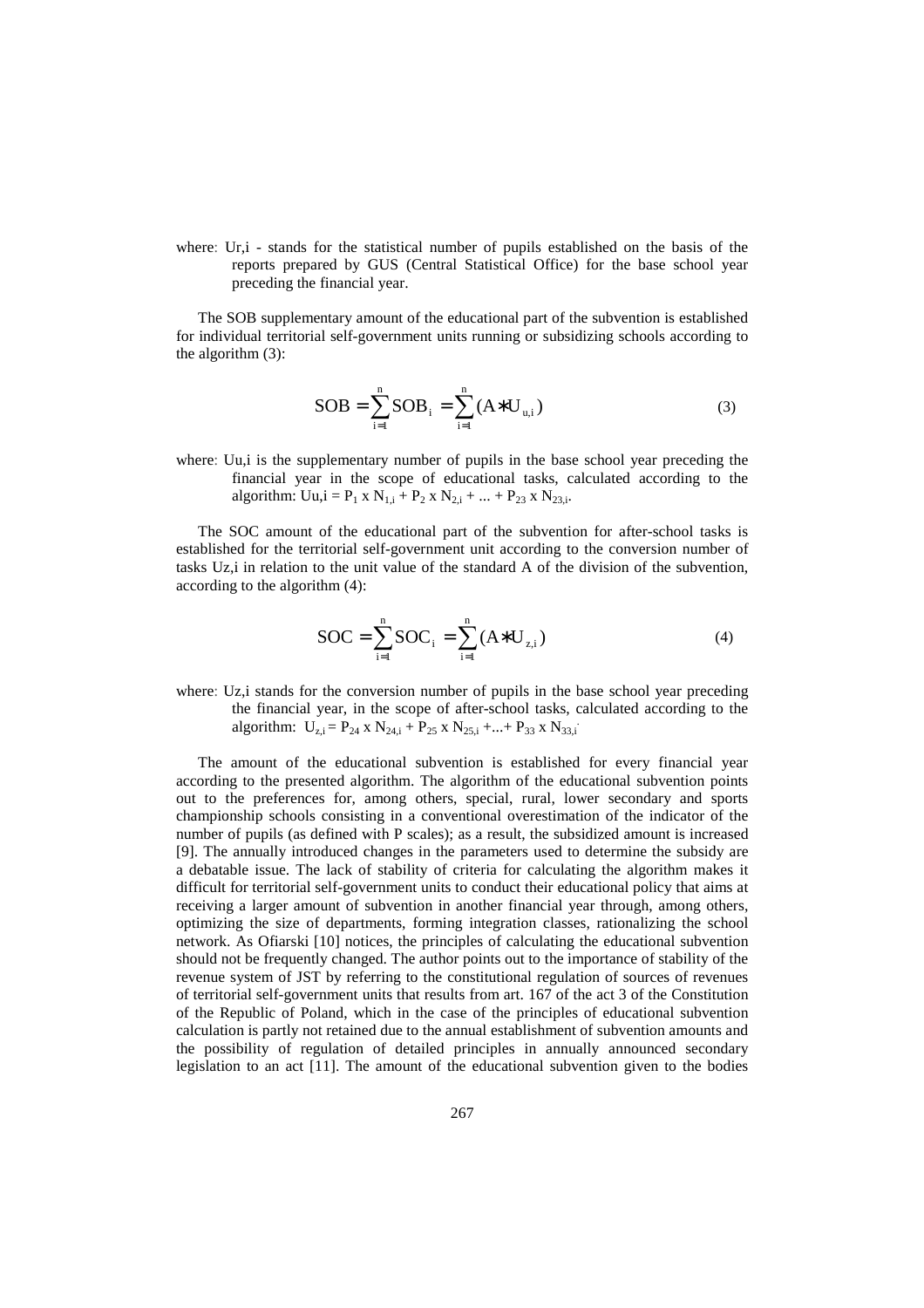running schools often does not cover the expenses related to the maintenance of the educational units. Self-government bodies get the remaining amount from their own budgets. Since the funds provided by the state are insufficient, territorial self-government units get the money necessary for the implementation of their own, as well as commissioned, tasks from their own revenues, such as a property tax [7]. Some sources point out that subvention is a form of supplement to units' own revenues and emphasize "its incongruity with expenses incurred by communes" [12].

In 2009 the expenses for education and upbringing amounted to 53.1 bln zlotys, which constituted 3.9% of GDP [13]. In 2009 the expenses from the state budget for that purpose amounted to 35.7 bln zlotys; the educational part of the general subvention given to schools via territorial self-government units constituted 33.2 bln zlotys of the total amount (93%). The remaining amount of 2.5 bln zlotys from the state budget allotted to education was spent on, among others, art schools - 23.6%, functioning of educational superintendents' offices - 6% and the rest of the educational and upbringing activity - 12.6%.

### **5. Financing education by territorial self-government units**

Total expenses from JST budgets for education and upbringing as well as educational care (including the funds from the state budget) amounted to 51.4 bln zlotys. The contribution of budgetary resources of bodies running schools incurred in connection with the maintenance of schools and preschools is presented in tab. 4.

| JST                         | The amount of financial resources<br>(in billions of zlotys) |  |  |  |
|-----------------------------|--------------------------------------------------------------|--|--|--|
| Communes                    | 25.3                                                         |  |  |  |
| <b>Districts</b>            | 7.7                                                          |  |  |  |
| Cities with district rights | 17.1                                                         |  |  |  |
| Voivodeships                | 1.3                                                          |  |  |  |
| Total                       | 51.4                                                         |  |  |  |

Tab. 4. The expenses for education from JST budget in 2009 (own study on the basis of the Report GUS- school year 2009/2010)

In 2009 commune self-government bodies donated to education from their own budgets the amount of 25.3 bln zlotys; district self-government bodies - 7.7 bln zlotys, selfgovernment bodies in cities with district rights - 17.1 bln zlotys, and voivodeship selfgovernment bodies spent the total amount of 1.3 bln zlotys for the functioning of educational units. The figure below (Fig. 1) shows the expenses for education incurred by self-government units (including the types of the units) in years 2003-2009.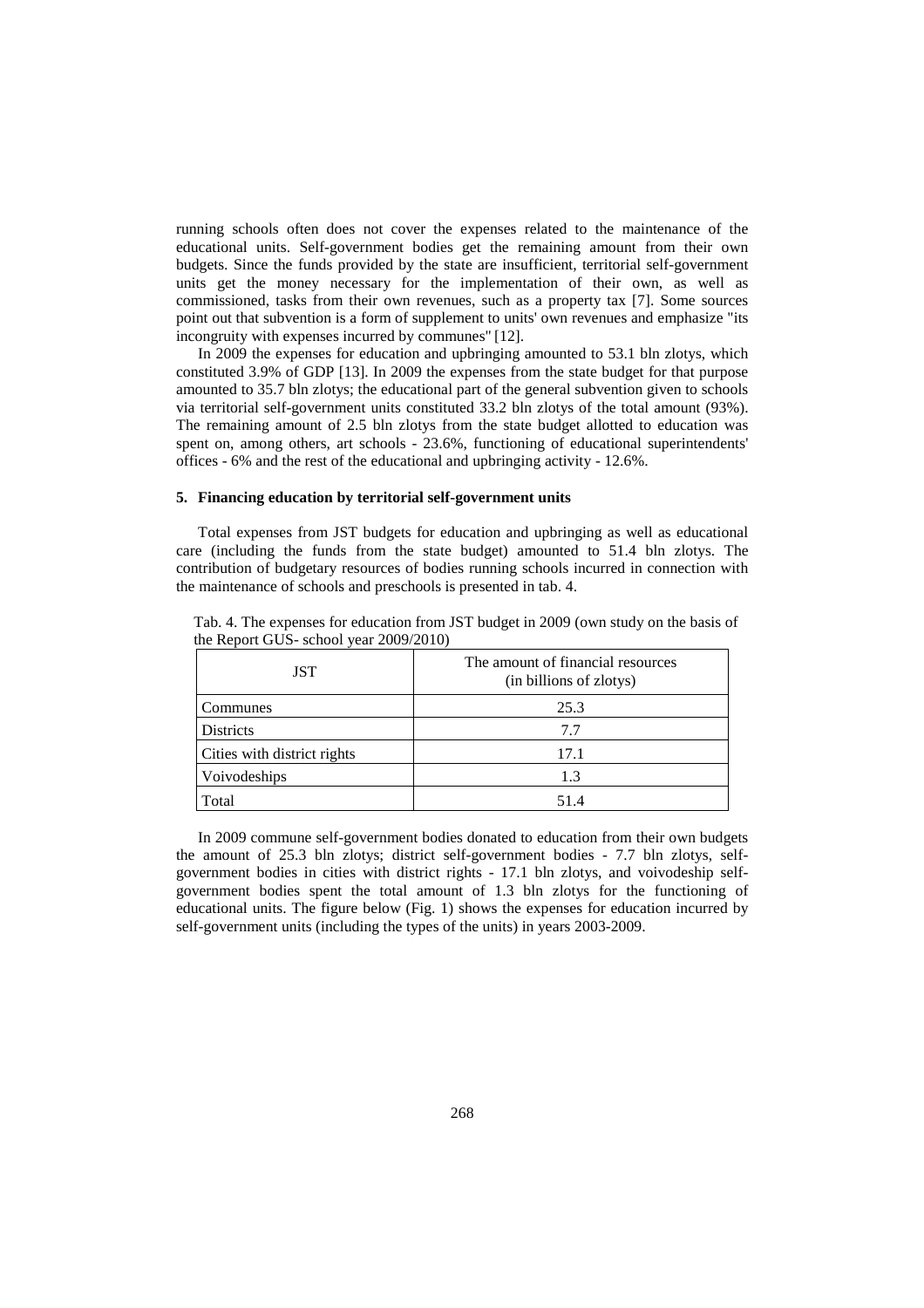

Fig. 1. The expenses for education from JST budgets according to the type of unit in years 2003-2009 (own study on the basis of the Report Gus -school year 2009/2010)

The present budget situation of self-government bodies is implied by a provision introduced to art. 242 of the act on public finance that states [6]: "Act 1: The constitutive body of the territorial self-government unit cannot adopt a budget whose planned current expenses are higher than the planned current revenues enlarged by a budget surplus from the previous years and free funds. Act 2: At the end of the financial year the current expenses cannot be higher than the current revenues enlarged by a budget surplus from the previous years and free funds, subject to act 3. Act 3: The current expenses can be higher than the current profits enlarged by a budget surplus from the previous years and free funds only by the amount connected with the realization of current expenses including the funds coming from foreign sources which are non-refundable in the case when these funds are not handed over in the given financial year"; the amount of expenses of self-government units depends on the amount of own revenues. The quoted provision of the act on public finance limits the possibilities of funding units from areas that do not bring profit. The growing increase of educational tasks should result in increased funds transferred to self-government bodies. Data analyses [14, 15] related to educational tasks financing, however, do not confirm that stipulation. Many bodies running schools are currently facing the problem of insufficient funds for educational tasks. Actions aiming at rationalization of expenses have been undertaken. In many cases, the actions result in starting the procedure of school liquidation and introducing the standardization of employment in both employment of teachers (whose basis of employment is not regulated by provisions of education law) performing the tasks of school pedagogues, librarians, day care center tutors, as well as employment of administration and service workers. As a result of the changes introduced in school networks, which entail organizational changes, headmasters make decisions concerning the structure of employment.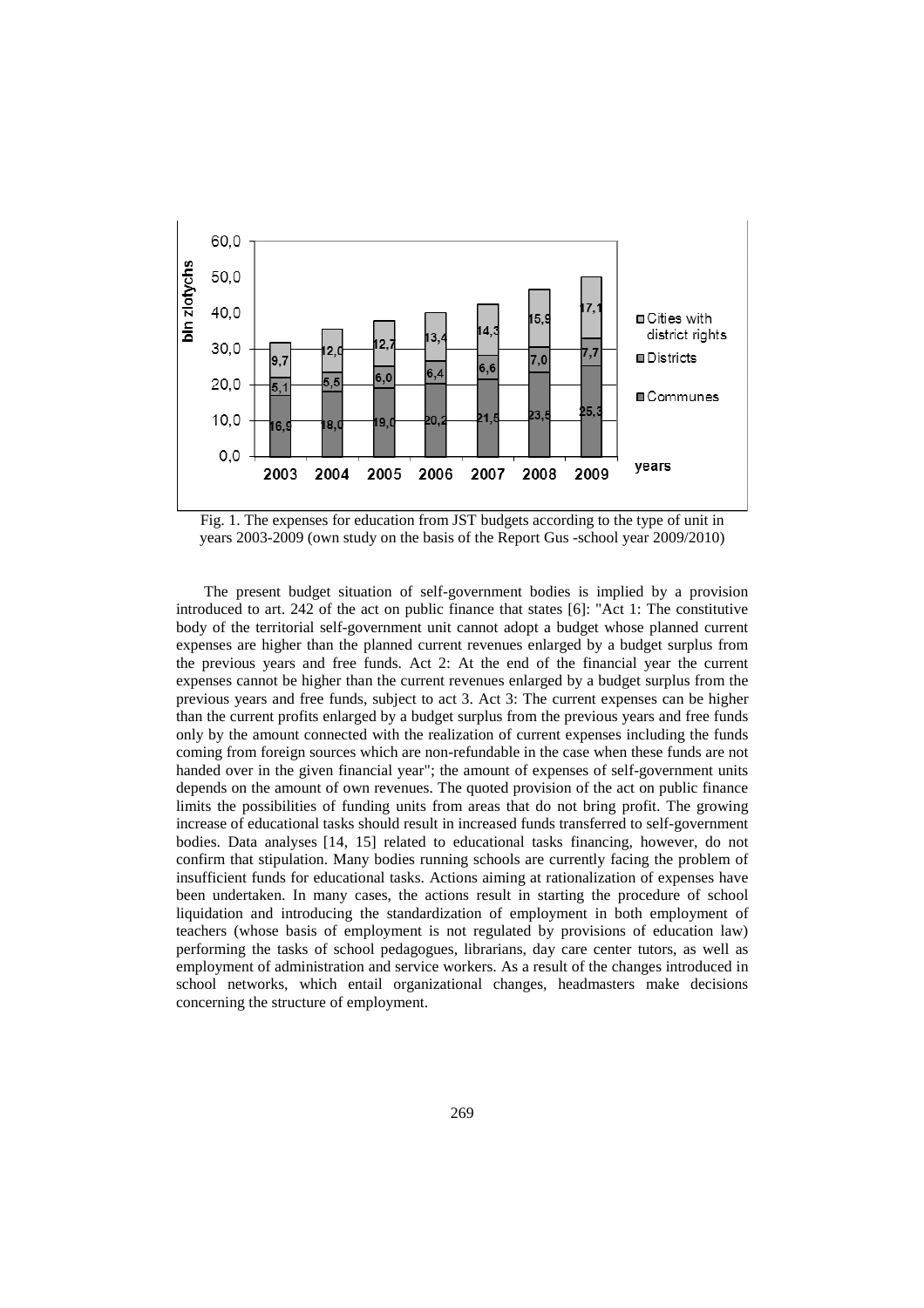# **6. Financing education by bodies running schools - a case study**

The extensive location as well as the distance of sołectwos (villages) and quarters making up the commune are the reason why the commune and town of Czerwionka-Leszczyny is a body running 27 educational units, including eight preschools. Preschool running is the task of communes financed from their budgets. Ten schools in the commune and town of Czerwionka-Leszczyny function within groups that comprise primary and lower secondary schools. Primary and lower secondary schools are attended by a total number of 3673 pupils.

Tab. 5. The maintenance costs of the pupil in educational units whose running body is the commune and town of Czerwionka-Leszczyny (own study)

| Unit                              | Total<br>number<br>of pupils | Subvention<br>2010<br>(in zlotys) | <b>Total</b> costs | Maintenan<br>ce costs of<br>one pupil | Commune's<br>surcharge to<br>maintenance costs |         |
|-----------------------------------|------------------------------|-----------------------------------|--------------------|---------------------------------------|------------------------------------------------|---------|
|                                   |                              |                                   |                    |                                       | in zlotys                                      | Index % |
| Primary School No. 3              | 502                          | 2 333 701                         | 2798019            | 5 5 7 4                               | 502 000                                        | 18%     |
| Primary School No. 8              | 214                          | 1 030 896                         | 1 233 136          | 5 7 6 2                               | 202 240                                        | 16%     |
| Primary School in<br>Książenice   | 140                          | 877011                            | 1 338 540          | 9 5 6 1                               | 461 529                                        | 34%     |
| Primary School in<br>Palowice     | 90                           | 613 272                           | 1 041 492          | 11 572                                | 428 220                                        | 41%     |
| Primary School in<br>Przegędza    | 84                           | 526 206                           | 979 945            | 11 666                                | 453738                                         | 46%     |
| Primary School in<br>Stanowice    | 132                          | 833 251                           | 1 112 013          | 8 4 2 4                               | 278 762                                        | 25%     |
| Primary School in<br>Szczejkowice | 98                           | 613 907                           | 1 248 165          | 12 7 36                               | 634 257                                        | 51%     |
| Lower Secondary School<br>No. 2   | 298                          | 1 413 204                         | 2 405 212          | 8 0 7 1                               | 992 009                                        | 41%     |
| Lower Secondary School<br>No. 6   | 128                          | 659 664                           | 914 192            | 7 1 4 2                               | 254 527                                        | 28%     |
| School Complex No. 1              | 381                          | 1759468                           | 2 608 397          | 6846                                  | 848 928                                        | 33%     |
| School Complex No. 2              | 326                          | 1 557 102                         | 2 573 086          | 7893                                  | 1 015 983                                      | 39%     |
| School Complex No. 3              | 552                          | 2 630 305                         | 3 193 378          | 5 7 8 5                               | 563 072                                        | 18%     |
| School Complex No. 4              | 382                          | 1783073                           | 2 692 145          | 7047                                  | 909 071                                        | 34%     |
| School Complex No. 5              | 346                          | 2 3 2 3 3 5 2                     | 2 477 536          | 7 1 6 1                               | 154 184                                        | 6%      |
| TOTAL                             | 3673                         | 19 491 482                        | 26 615 253         | 115 241                               | 7 660 840                                      | 29%     |

An analysis of maintenance costs of schools whose running body is the commune and town of Czerwionka-Leszczyny shows that annual amounts of surcharges to maintenance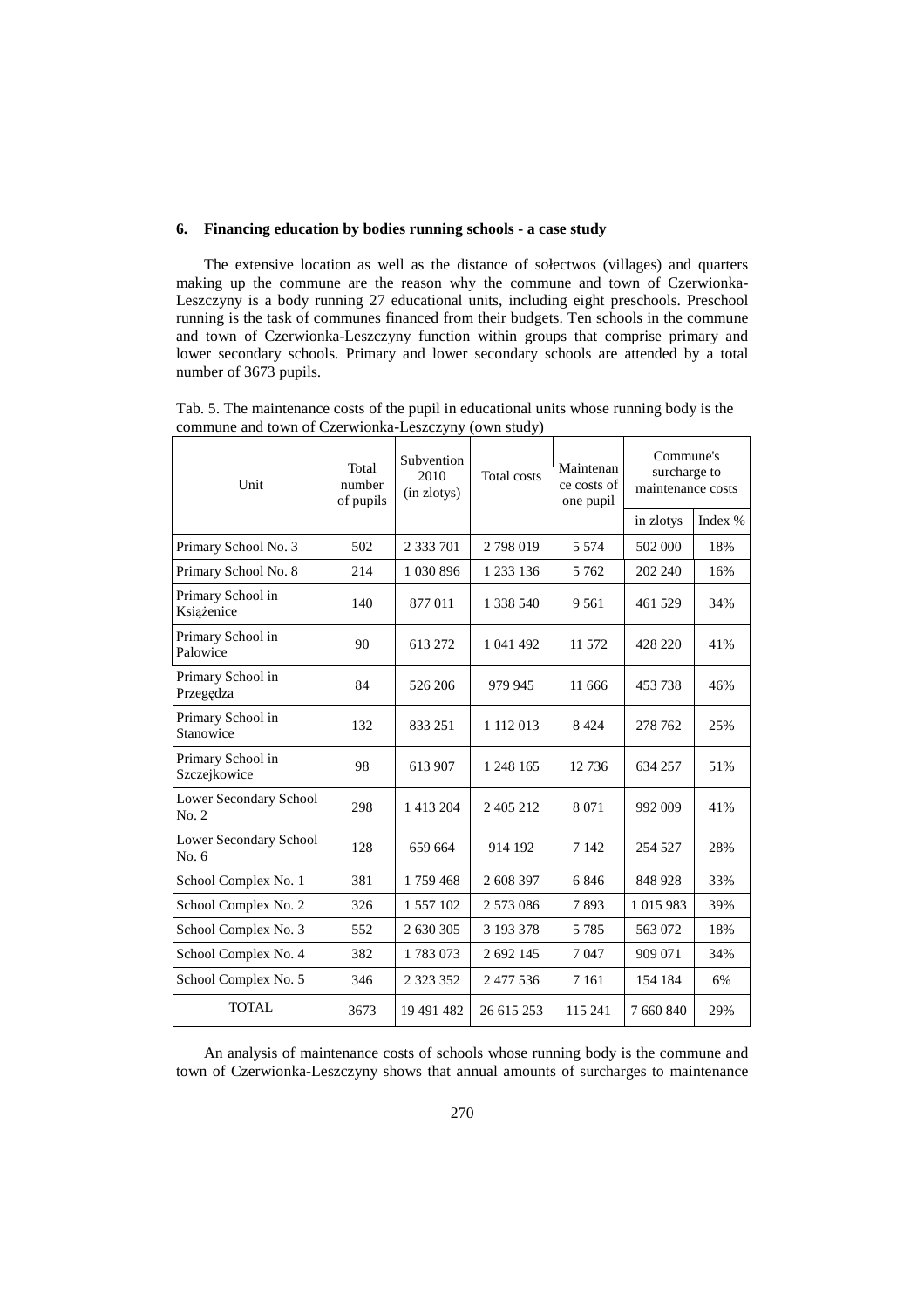costs of schools are between 148 737 zlotys (School Complex No. 5) and 990 647 zlotys (School Complex No. 2). The amount of surcharges to functioning of schools (after taking into consideration the educational subvention which amounted to 26 615 253 zlotys in 2010) is 7 560 756 zlotys (tab. 5).

The annual maintenance costs of the pupil in individual educational units are between 5574 zlotys (Primary School No. 3) and 12 736 zlotys (Primary School in Szczejkowice). The difference in the maintenance costs of the pupil depends on the number of pupils, according to which the subvention is calculated, the maintenance costs of the building, including its size and the utility costs, including heating (Primary School in Szczejkowice is heated with gas).

#### **7. Conclusions**

Territorial self-government units (JST), depending on the territorial reach (commune, district, voivodeship), have different responsibilities related to school running. Preschool running is the task of communes. JST units receive subvention for educational tasks calculated on the basis of an agreed algorithm.

In the case of many bodies running schools the subvention is insufficient. JST units are forced to take actions that aim at rationalization of expenses for education. The rationalization consists in merging departments, and even changes in school networks that result in liquidation of units.

Education of engineers and qualified workers in strongly connected with financial position of educational system. Inadequately financed education and constant chances in schools programs will not support innovatioe and competitive economy and industry.

## **References**

- 1. Bosjarowicz J.: Istota zasady adekwatności środków do zadań oświatowych na przykładzie gmin powiatu gryfińskiego w latach 2001-2003. [w] Lubińska T. (red.): Budżet państwa i samorządów. Wydawnictwo Centrum Doradztwa i Informacji Difin Sp. z o.o., Warszawa 2005.
- 2. Kornberger-Sokołowska E.: Decentralizacja finansów publicznych a samodzielność finansowa jednostek samorządu terytorialnego. LIBER, W-wa, 2001.
- 3. Ustawa o dochodach jednostek samorządu terytorialnego, Art. 28 ust. 3
- 4. Ustawa z dnia 26 stycznia 1998r. Karta Nauczyciela (Dz.U. z 2006r. Nr 97, poz. 674, z póżn. zm.), Art. 30 ust. 3.
- 5. Tomaszek E.: Subwencyjny system finansowania oświaty na tle reformy ustrojowej państwa. [w] Korenik D. (red.): Finanse i bankowość. Zeszyty naukowe Wyższej Szkoły Zarządzania i Finansów we Wrocławiu nr 18, Wrocław, 2004.
- 6. Ustawa z dnia 27 sierpnia 2009r. o finansach publicznych (Dz. U. z 2009r. Nr 157, poz. 1240 z późn. zm.) Art. 242 ust. 3.
- 7. Zdzierela R.: Wpływ podatku od nieruchomości na wspieranie przedsiębiorczości. [w] Woś J. (red.): Samorząd terytorialny w Polsce po 15 latach transformacji gospodarczej. PWSZ, Piła, 2005.
- 8. Ruśkowski E., Salachna J.: Ustawa o dochodach samorządu terytorialnego. Komentarz. Wydawnictwo Dom Wydawniczy ABC, Warszawa, 2004.
- 9. Borodo A.: Samorząd terytorialny. System prawno-finansowy. Wydawnictwa Prawnicze LexisNexis, Warszawa, 2006.